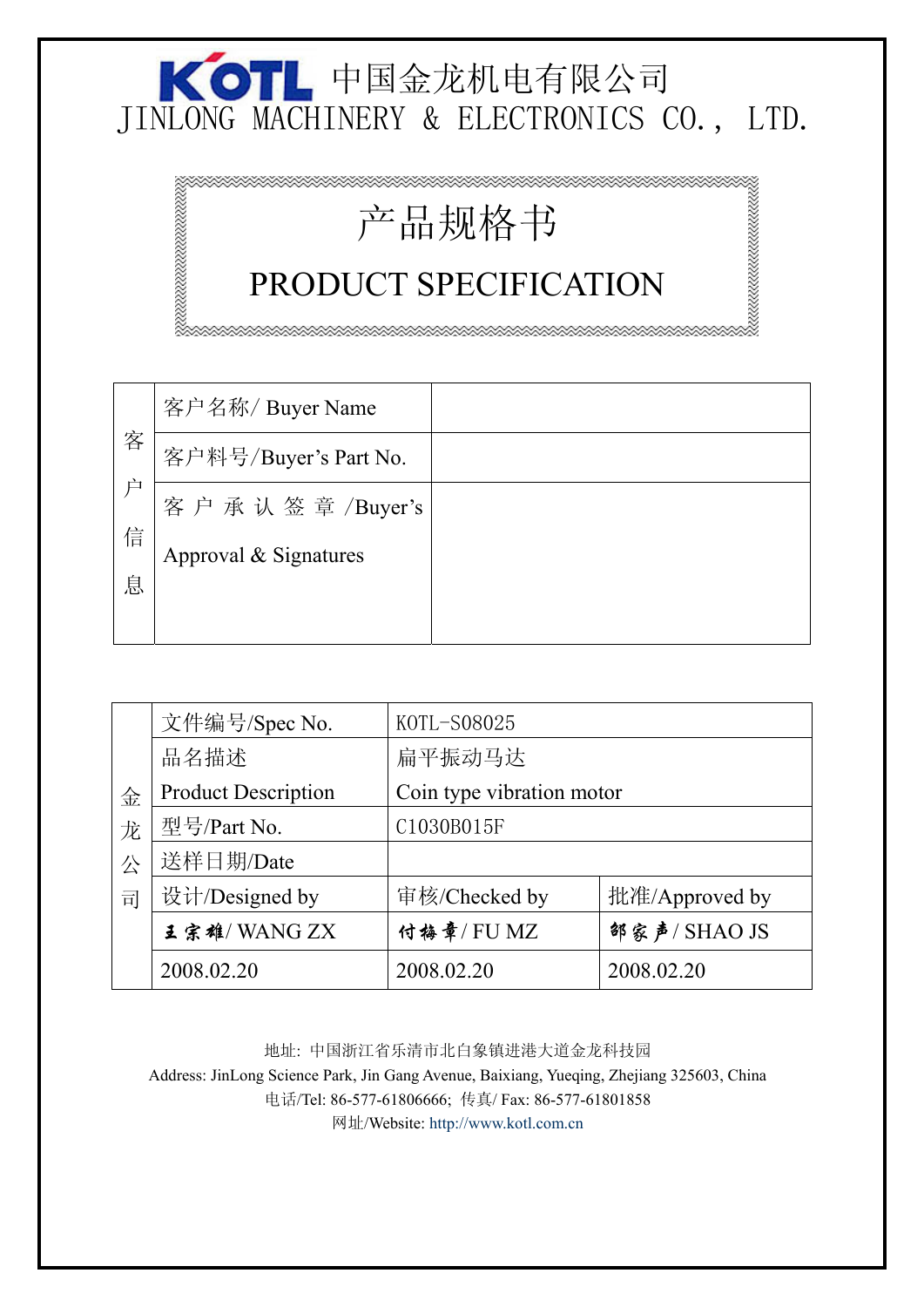### 规格书内容/ Contents

| 1. 适用范围/General Scope of Application       | 1/8 |
|--------------------------------------------|-----|
| 2. 使用条件/Operating Conditions               | 1/8 |
| 3. 测定条件/Conditions of Measurement          | 1/8 |
| 4. 电气性能/Electrical Characteristics         | 1/8 |
| 5. 机械性能/Mechanical Characteristics         | 2/8 |
| 6. 耐久性能/Reliability Test                   | 2/8 |
| 7. 要求/Requirements after Reliability Tests | 4/8 |
| 8. 使用注意事项/Cautions for Use                 | 5/8 |
| 9. 包装/Packaging Description                | 6/8 |
| 10.外形图/Outline Drawings                    | 7/8 |
| 11.更改记录/Records of Revisions               | 8/8 |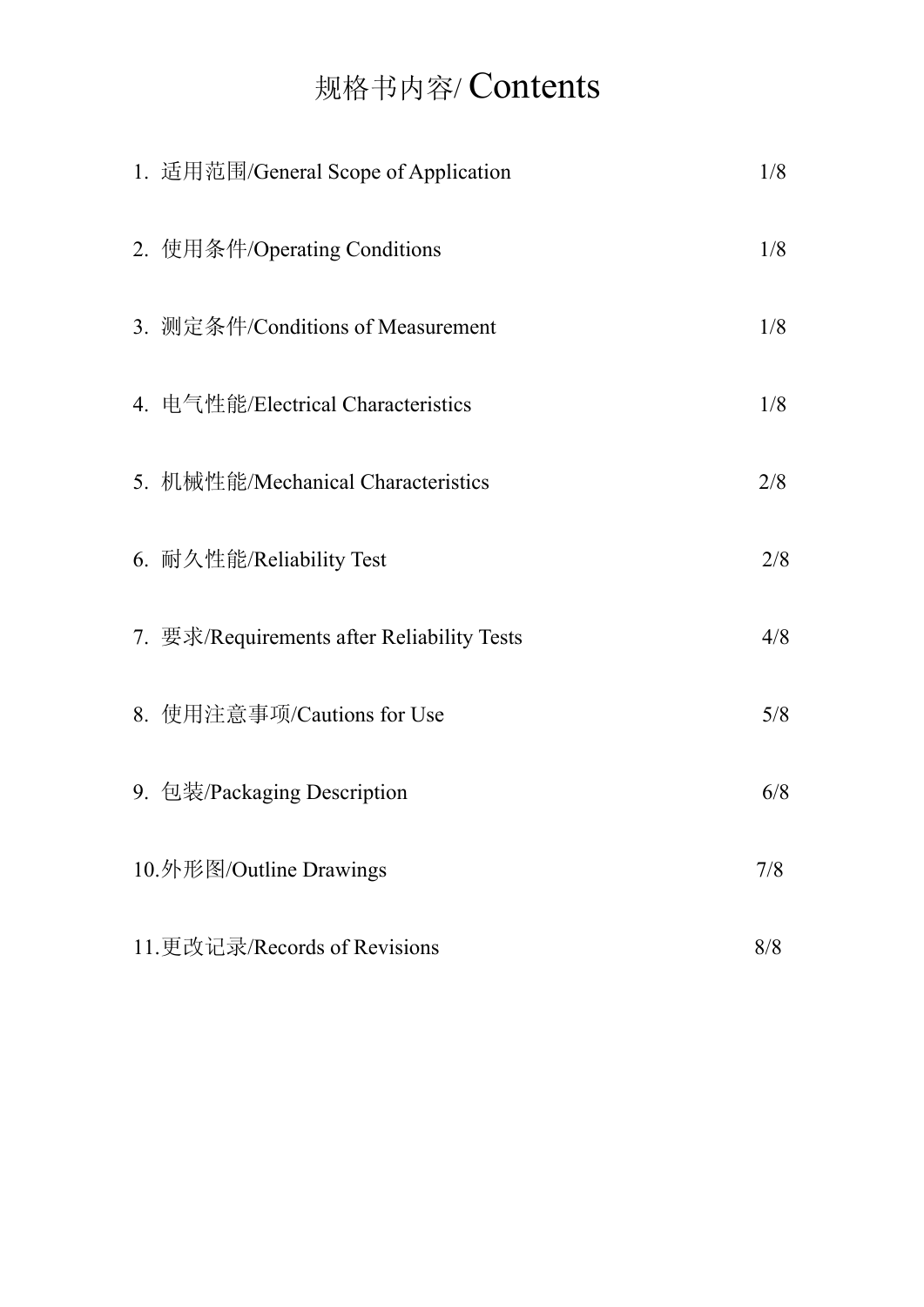| 2008.02.20                      |                              | 说明书/Specification                    |                                           | 编号/No KOTL-S08025                                                                      | 1/8 |
|---------------------------------|------------------------------|--------------------------------------|-------------------------------------------|----------------------------------------------------------------------------------------|-----|
|                                 |                              | 1. 适用范围/General Scope of Application |                                           |                                                                                        |     |
| 本说明书适用于扁平式永磁直流电机 C1030B015F 系列. |                              |                                      |                                           |                                                                                        |     |
|                                 |                              |                                      |                                           | This specification applies to coin type permanent-magnetic motors DC model C1030B015F. |     |
|                                 | 2. 使用条件/Operating Conditions |                                      |                                           |                                                                                        |     |
| 项目/Item                         |                              |                                      | 规格/Specifications                         |                                                                                        |     |
| 额定电压                            |                              |                                      |                                           |                                                                                        |     |
| $2 - 1$                         | Rated voltage                |                                      | 3.0V DC                                   |                                                                                        |     |
|                                 | 使用电压范围                       |                                      | $2.7 - 3.3V$ DC                           |                                                                                        |     |
| $2 - 2$                         | Operating voltage            |                                      |                                           |                                                                                        |     |
| $2 - 3$                         | 旋转方向                         |                                      |                                           |                                                                                        |     |
|                                 | Rotation                     |                                      | CW (clockwise) or CCW (counter clockwise) |                                                                                        |     |
| $2 - 4$                         | 使用环境                         |                                      |                                           |                                                                                        |     |
|                                 | Operating environment        |                                      | -20∼60℃,常湿/Ordinary Humidity:65±20%RH     |                                                                                        |     |
| $2 - 5$                         | 保存环境                         |                                      |                                           | -30∼70℃,常湿/Ordinary Humidity:65±20%RH                                                  |     |
|                                 | Storage environment          |                                      |                                           |                                                                                        |     |

### **3.** 测定条件**/Conditions of Measurement**

| 项目/Item |              | 规格/Specification               |  |
|---------|--------------|--------------------------------|--|
| $3-1$   | 温度           | $25\pm3$ °C                    |  |
|         | Temperature  |                                |  |
| $3 - 2$ | 湿度           | $65\pm20\%$ RH                 |  |
|         | Humidity     |                                |  |
| $3 - 3$ | 电源电压         | 稳压直流电源 3.0V。                   |  |
|         | Power supply | Constant Power supply 3.0V DC. |  |

#### **4.** 电气性能**/Electrical Characteristics**

| 项目/Item |                       | 规格/Specification                          | 条件/Condition                 |
|---------|-----------------------|-------------------------------------------|------------------------------|
| $4 - 1$ | 额定转速                  | 9000rpm Min                               |                              |
|         | Rated speed           |                                           | 额定电压下。                       |
| $4 - 2$ | 额定电流                  | 100mA Max                                 | At rated voltage.            |
|         | Rated current         |                                           |                              |
| $4 - 3$ | 起动电流                  | 120mA Max                                 | 在最小起动电压下起动。                  |
|         | Starting current      |                                           | Motor is rotating at minimum |
|         | 起动电压                  |                                           | starting voltage.            |
| $4 - 4$ | Starting voltage      | 2.3V DC Max                               |                              |
|         |                       |                                           | 在 100V 直流下, 导线和机壳            |
| $4 - 5$ | 绝缘电阻                  | $10MΩ$ Min                                | 间。                           |
|         | Insulation resistance |                                           | At DC 100V between lead wire |
|         |                       |                                           | and case.                    |
|         | 端子阻抗                  | $32 \Omega \pm 15\%$ (单相 single posture)  | 在25℃下。                       |
| 4-6     | Terminal resistance   | $62 \Omega \pm 15\%$ (双相 compose posture) | At $25^{\circ}$ C            |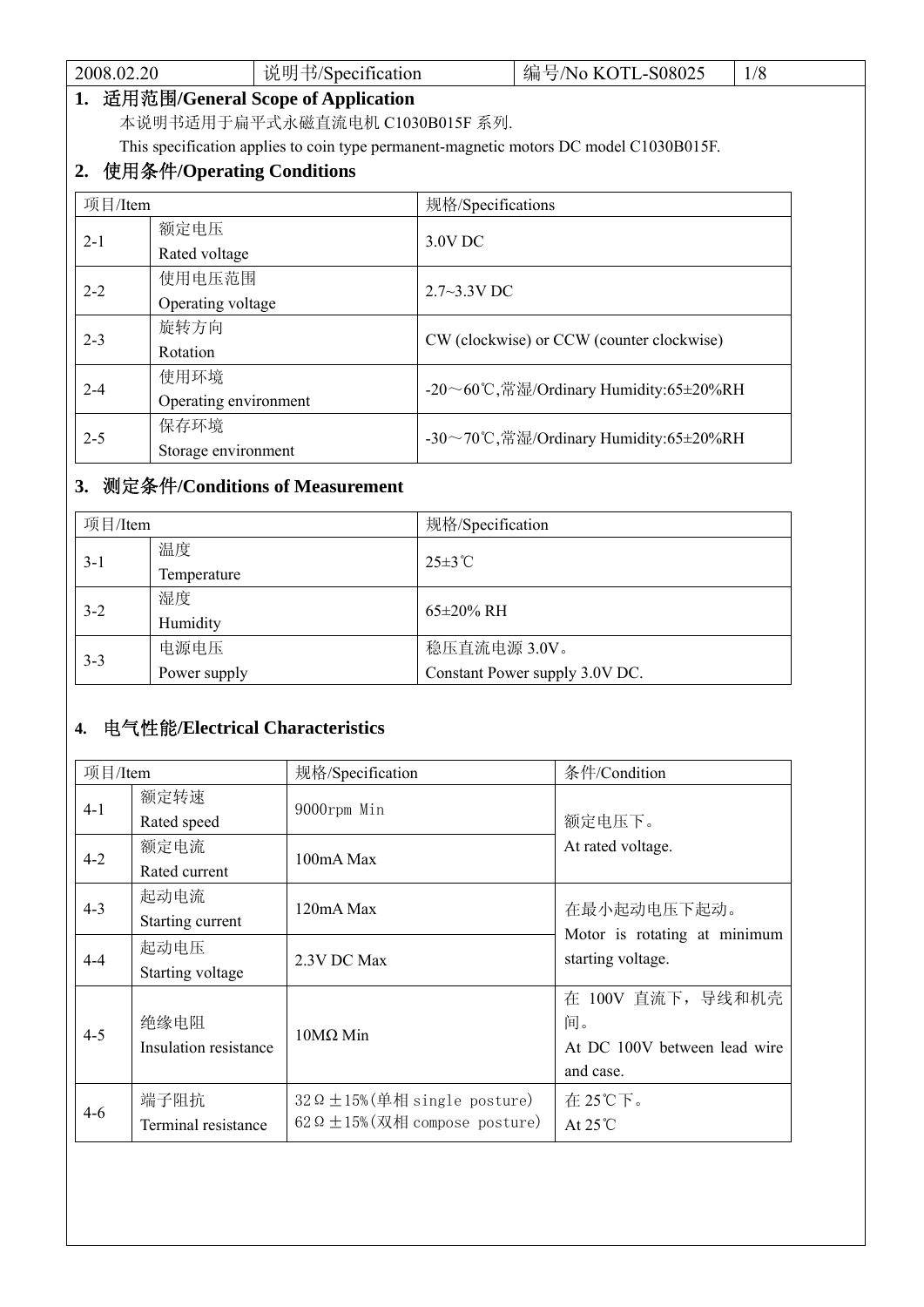| 2008.02.20 |                                                       | 说明书/Specification                  |                  | 编号/No KOTL-S08025 | 2/8 |
|------------|-------------------------------------------------------|------------------------------------|------------------|-------------------|-----|
|            |                                                       | 5. 机械性能/Mechanical Characteristics |                  |                   |     |
| 项目/Item    |                                                       |                                    | 规格/Specification |                   |     |
|            | 底盖偏转强度<br>9.8N 以上                                     |                                    |                  |                   |     |
| $5 - 1$    | <b>Bracket Deflection strength</b>                    |                                    | 9.8N or more.    |                   |     |
|            | 机械噪音                                                  |                                    | 小于 50 分贝. A 计权   |                   |     |
|            | Mechanical noise<br>50dB (A) Max.                     |                                    |                  |                   |     |
|            | 在额定电压下。At rated voltage.                              |                                    |                  |                   |     |
|            | 背景噪音: 不大于 28dB. A 计权. Back ground noise 28dB (A) Max. |                                    |                  |                   |     |
| $5 - 2$    | 100 <sub>mm</sub>                                     | Microphone<br>Motor<br>Foam        | Test block       |                   |     |

### **6.** 耐久性能**/ Reliability Tests**

|         | 项目/Item                                 | 规格/Specification                                                                                                                                             | 判定标准/Judgment                                                                                                                                                   |  |
|---------|-----------------------------------------|--------------------------------------------------------------------------------------------------------------------------------------------------------------|-----------------------------------------------------------------------------------------------------------------------------------------------------------------|--|
| $6 - 1$ | 寿命<br>Lifetime                          | 额定电压/Rated voltage: 3.0V DC<br>试验模式/ Test mode: 2s On, 2s Off, as one cycle.<br>循环次数/ Test cycle: 50,000 cycles<br>3.0 <sub>V</sub><br>2s<br>2s<br>$1$ cycle | 试验后,马达应符合项 7-1 的<br>要求。After the test, motors<br>shall be approved as specified<br>in item $7-1$ .                                                              |  |
| $6 - 2$ | 低温放置<br>Low<br>temperature<br>exposure  | 温度/Temperature: -30℃<br>时间/Time:<br>96h                                                                                                                      | 常温常湿下放置 4h 后, 马达<br>应符合项 7-2 的要求。After 4<br>hours exposure in ordinary<br>temperature and<br>humidity,<br>motors shall be approved as<br>specified in item 7-2. |  |
| $6 - 3$ | 高温放置<br>High<br>temperature<br>Exposure | 温度/Temperature: +70℃<br>时间/Time:<br>96h                                                                                                                      | 常温常湿下放置 4h 后, 马达<br>应符合项 7-2 的要求。After 4<br>hours exposure in ordinary<br>temperature and<br>humidity,<br>motors shall be approved as<br>specified in item 7-2. |  |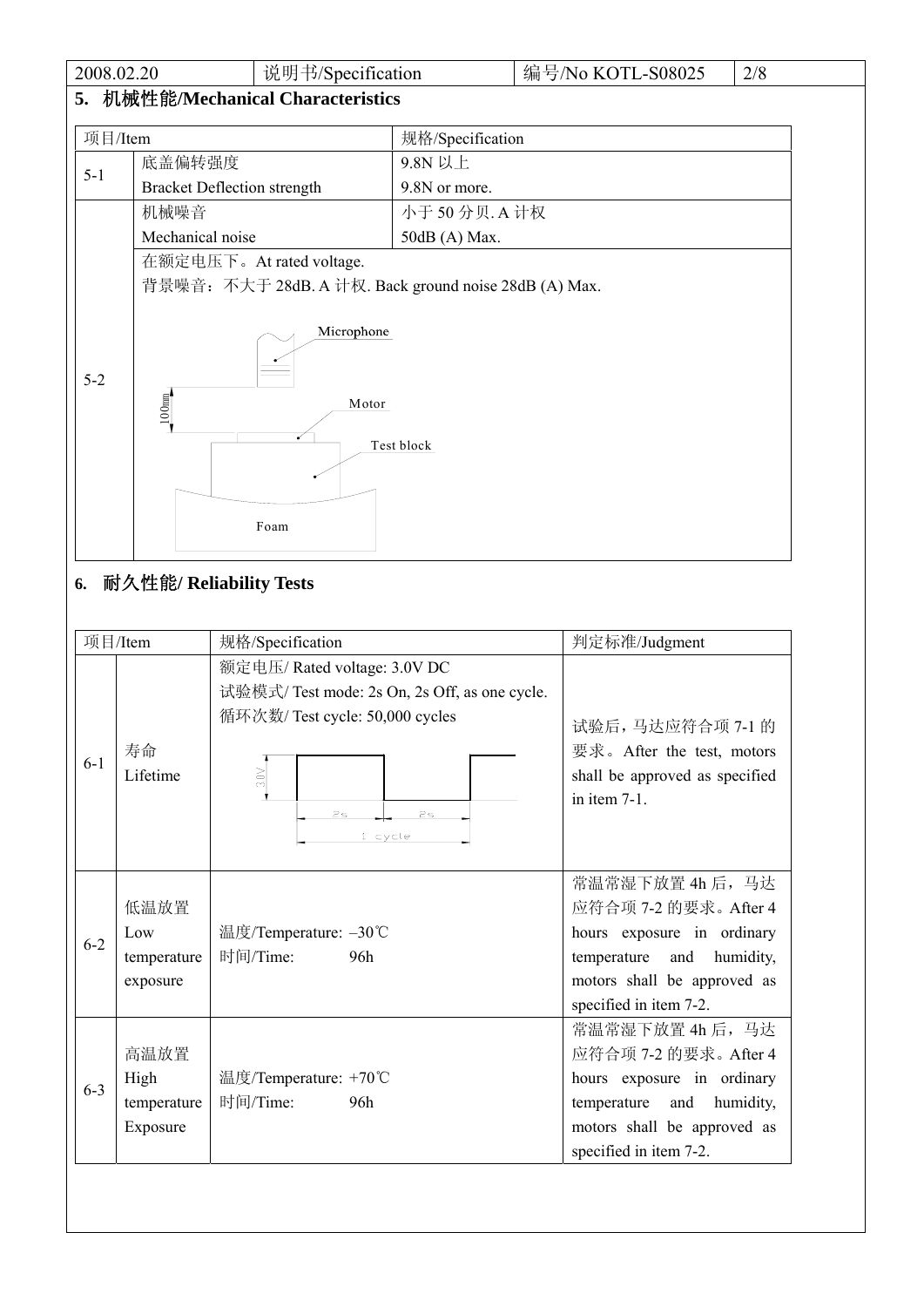| 2008.02.20                                          | 说明书/Specification                                                                                                                                                                                                                                                                                                           | 编号/No KOTL-S08025                                                                              | 3/8                                                                                                                                                                    |
|-----------------------------------------------------|-----------------------------------------------------------------------------------------------------------------------------------------------------------------------------------------------------------------------------------------------------------------------------------------------------------------------------|------------------------------------------------------------------------------------------------|------------------------------------------------------------------------------------------------------------------------------------------------------------------------|
| 项目/Item                                             | 规格/Specification                                                                                                                                                                                                                                                                                                            |                                                                                                | 判定标准/Judgment                                                                                                                                                          |
| 湿度放<br>置<br>$6 - 4$<br>High<br>Humidity<br>exposure | 温度/Temperature:<br>+40 $\degree$ C<br>湿度/Humidity:<br>95%RH<br>放置时间/ Exposure time:<br>96h<br>无水气凝结/ No condensation of moisture                                                                                                                                                                                            |                                                                                                | 常温常湿下放置 4h<br>后,马达应符合项<br>7-2 的要求。After 4<br>hours exposure<br>in<br>ordinary temperature<br>and humidity, Motors<br>shall be approved as<br>specified in item 7-2.    |
| 振动<br>$6 - 5$<br>Vibration                          | 全振幅/Displacement:<br>$1.5$ mm $(p-p)$<br>频率/Frequency:<br>$10 - 55$ Hz<br>$22m/s^2$<br>加速度/Acceleration:<br>周期/Period: 10 分钟范围内 (10~55~10Hz)/<br>10 Minutes log sweep $(10-55-10Hz)$<br>条件/Condition: 在样机中, 在 3 个垂直的轴方向每个方向做 10 分<br>钟的测试。Samples shall be applied for a period of 10 minutes in three<br>axial directions. | 测试结果应符合项<br>7-2 的要求。After the<br>test motors shall be<br>approved as specified<br>in item 7-2. |                                                                                                                                                                        |
| 自然跌<br>落<br>$6-6$<br>Free fall                      | 试验状态/Test mode: 将马达固定在约 100 克(包括马达本身)的物<br>体上, 落向水泥地面。 Set the motor to a fixture of approx. 100g (include<br>the motor) and drop it onto the concrete floor.<br>高度/Height:<br>1.5m<br>方向/Direction:<br>$\pm x, \pm y, \pm z$<br>次数/Number of times: 每个方向 3 次/ Each 3 times                                                 | 测试结果应符合项<br>7-2 的要求。After the<br>test motors shall be<br>approved as specified<br>in item 7-2. |                                                                                                                                                                        |
| 热冲击<br>Thermal<br>$6 - 7$<br>shock                  | 测试模式/ Test mode: 1 hour at -40°C, 1 hour at +85°C, as one cycle.<br>Transfer time between extreme temperatures: $\leq$ 5 $\frac{1}{2}$ /5min<br>循环次数/Test cycle: 15 cycles<br>Transfer<br>< 5min<br>Temp. ▲<br>$+85^{\circ}$<br>$T (^{\circ}C)$<br>$1h$<br>1h<br>$-40^{\circ}$ C                                            | Transfer<br>$<$ 5 $min$<br>End<br>Time                                                         | 常温常湿下放置 4h<br>后,马达应符合项<br>7-2 的要求。After 4<br>hours<br>exposure<br>1n<br>ordinary temperature<br>and humidity, Motors<br>shall be approved as<br>specified in item 7-2. |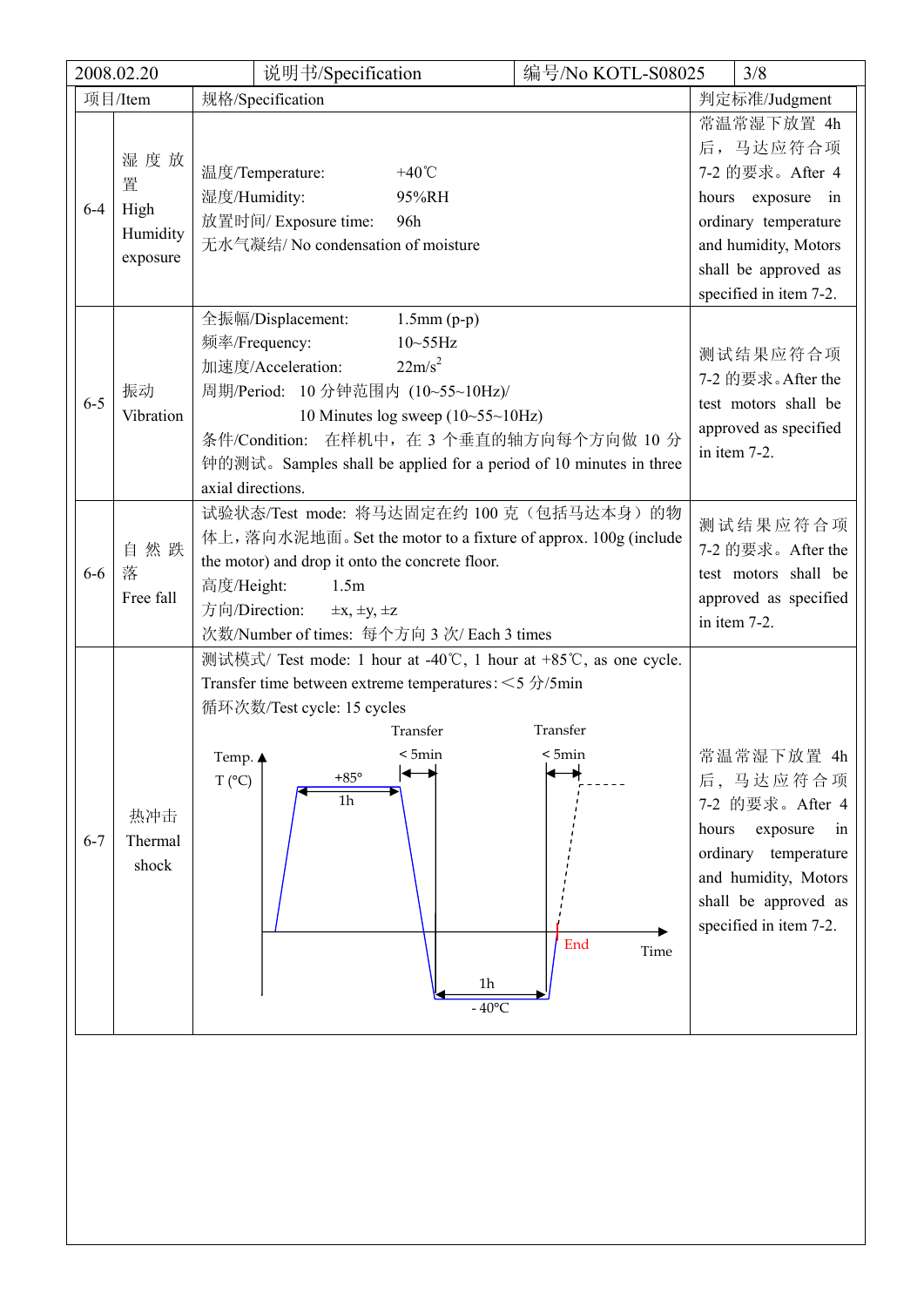| 2008.02.20 |                                         | 说明书/Specificationn                     | 编号/No KOTL-S08025                               | 4/8 |  |  |
|------------|-----------------------------------------|----------------------------------------|-------------------------------------------------|-----|--|--|
| 7.         | 判定基准/ Judgments after Reliability Tests |                                        |                                                 |     |  |  |
| 项目/Item    |                                         | 判定基准 / Requirements                    |                                                 |     |  |  |
|            |                                         | 1)额定转速/Rated speed:                    | 不低于初始值-30%; 不高于初始值+50%/                         |     |  |  |
|            |                                         |                                        | No lower than -30% of initial data;             |     |  |  |
| $7 - 1$    |                                         |                                        | No more than $+50\%$ of initial data.           |     |  |  |
|            |                                         |                                        | 2)额定电流/Rated current: 不低于初始值-30%; 不高于初始值+50%    |     |  |  |
|            |                                         |                                        | No lower than -30% of initial data;             |     |  |  |
|            | 表A                                      |                                        | No more than $+50\%$ of initial data.           |     |  |  |
|            | Table A                                 | 3)端阻/Terminal resistance: 不大于初始值±15%   |                                                 |     |  |  |
|            |                                         |                                        | No more than $+15%$ of initial data;            |     |  |  |
|            |                                         |                                        | No less than -15% of initial data.              |     |  |  |
|            |                                         |                                        | 4)起动电压/Starting voltage: 不大于 2.5V 直流电压          |     |  |  |
|            |                                         |                                        | 2.5V DC Max                                     |     |  |  |
|            |                                         |                                        | 5)绝缘电阻/Insulation resistance: 大于 10MΩ/ 10MΩ Min |     |  |  |
|            |                                         | 1)额定转速/Rated speed:                    | 不大于初始值±20%                                      |     |  |  |
|            |                                         |                                        | No more than $+20\%$ of initial data;           |     |  |  |
|            |                                         |                                        | No less than -20% of initial data.              |     |  |  |
|            |                                         | 2)额定电流/Rated current:                  | 不大于初始值±20%                                      |     |  |  |
|            | 表B                                      |                                        | No more than $+20\%$ of initial data;           |     |  |  |
| $7 - 2$    | Table B                                 |                                        | No less than -20% of initial data.              |     |  |  |
|            |                                         | 3)起动电压/Starting voltage: 不大于 2.5V 直流电压 |                                                 |     |  |  |
|            |                                         |                                        | 2.5V DC Max                                     |     |  |  |
|            |                                         | 4) 端阻/Terminal resistance: 不大于初始值±15%  |                                                 |     |  |  |
|            |                                         |                                        | No more than $+15\%$ of initial data;           |     |  |  |
|            |                                         |                                        | No less than -15% of initial data.              |     |  |  |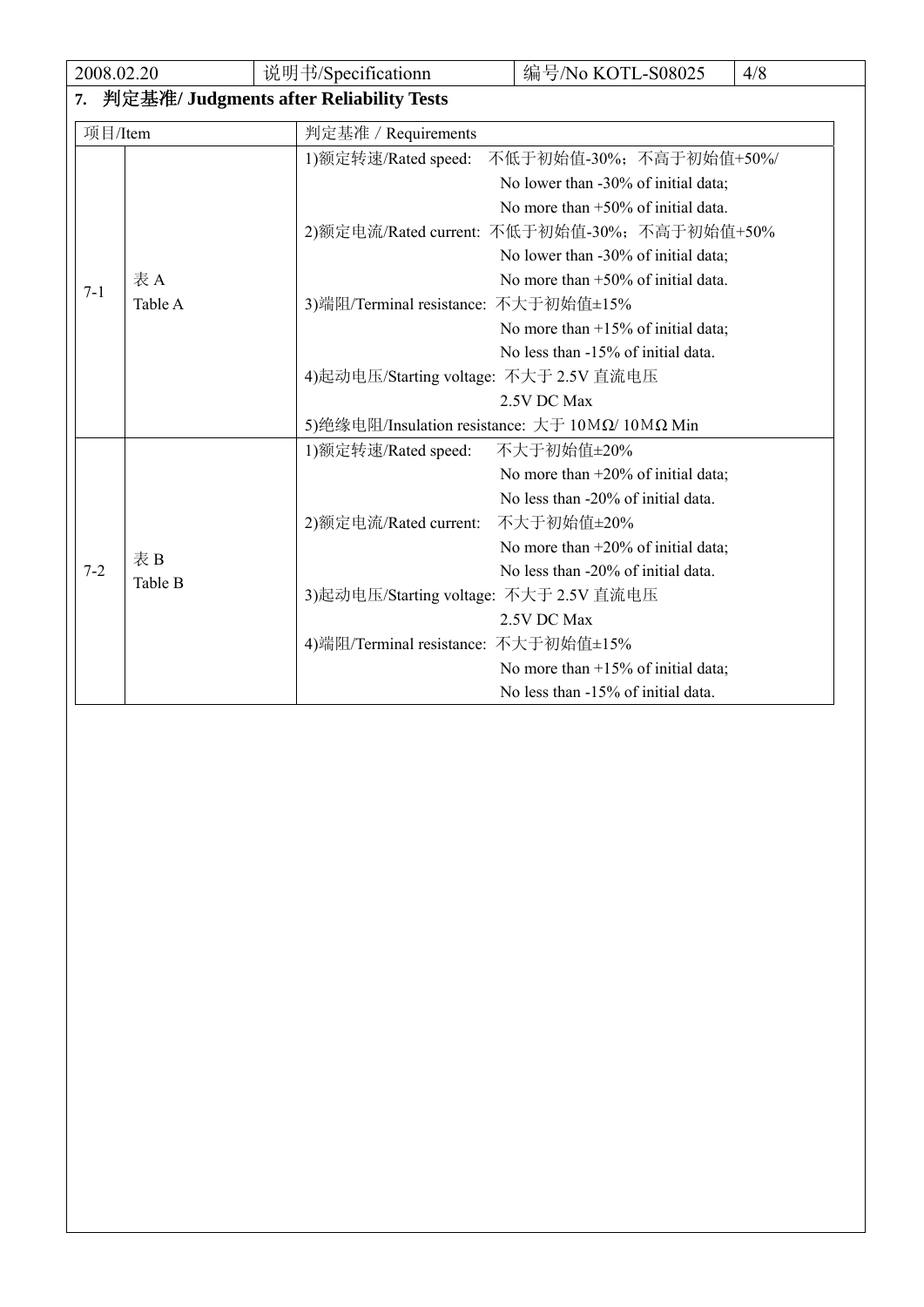| 2008.02.20                                 | 说明书/Specification                                                                                                                                                                                                                                                                                                                                              | 编号/No KOTL-S08025 | 5/8 |
|--------------------------------------------|----------------------------------------------------------------------------------------------------------------------------------------------------------------------------------------------------------------------------------------------------------------------------------------------------------------------------------------------------------------|-------------------|-----|
| 8. 使用时注意事项/ Cautions for Use               |                                                                                                                                                                                                                                                                                                                                                                |                   |     |
|                                            | 8-1 必须按照规格书标准使用, 否则性能和寿命都将受到相当地减少,必须注意电压的使用范围。<br>Unless it is used in accordance with the specifications, the performance and life may be<br>considerably reduced. Due attention should be paid to voltage and range for use.                                                                                                                                 |                   |     |
| 1. 高温和高湿的场所;<br>3. 生锈场所。<br>3. Dusty area. | 8-2 建议马达在六个月内使用, 不要在以下环境中使用及保存:<br>2. 腐蚀性气体,如: H <sub>2</sub> S、SO <sub>2</sub> 、NO <sub>2</sub> 、Cl <sub>2</sub> ;<br>Advice uses this motor within 6 months as avoiding as possible.<br>Avoid use or save the motor in the following environment.<br>High temperature and high humidity area<br>2. Corrosive gas such as $H_2S$ , $SO_2$ , $NO_2$ , $Cl_2$ . |                   |     |
| 降低,从而减少产品可靠性。<br>the reliability.          | 8-3 注意处理马达的工作环境, 避免含铁质等物体被马达吸住, 否则马达将会产生噪声, 性能会<br>Due attention must be paid to the handling and working environments because such objects as iron<br>powder if attracted by the motor magnet, will cause noise, characteristic deterioration thus reducing                                                                                                   |                   |     |
|                                            | 8-4 应确信本产品不会与相关标准、法律、政令相背。<br>Please confirm enough no problems of standards and laws and ordinances on your cellular phone.                                                                                                                                                                                                                                   |                   |     |
| 8-5 拿马达时, 要轻拿轻放。                           | To handle the motor, hold the motor case softly.                                                                                                                                                                                                                                                                                                               |                   |     |
| 8-6 钢板面或边缘有少许锈斑是允许的。                       | Rust of plate (steel) and similar edge should be OK.                                                                                                                                                                                                                                                                                                           |                   |     |
|                                            |                                                                                                                                                                                                                                                                                                                                                                |                   |     |
|                                            |                                                                                                                                                                                                                                                                                                                                                                |                   |     |
|                                            |                                                                                                                                                                                                                                                                                                                                                                |                   |     |
|                                            |                                                                                                                                                                                                                                                                                                                                                                |                   |     |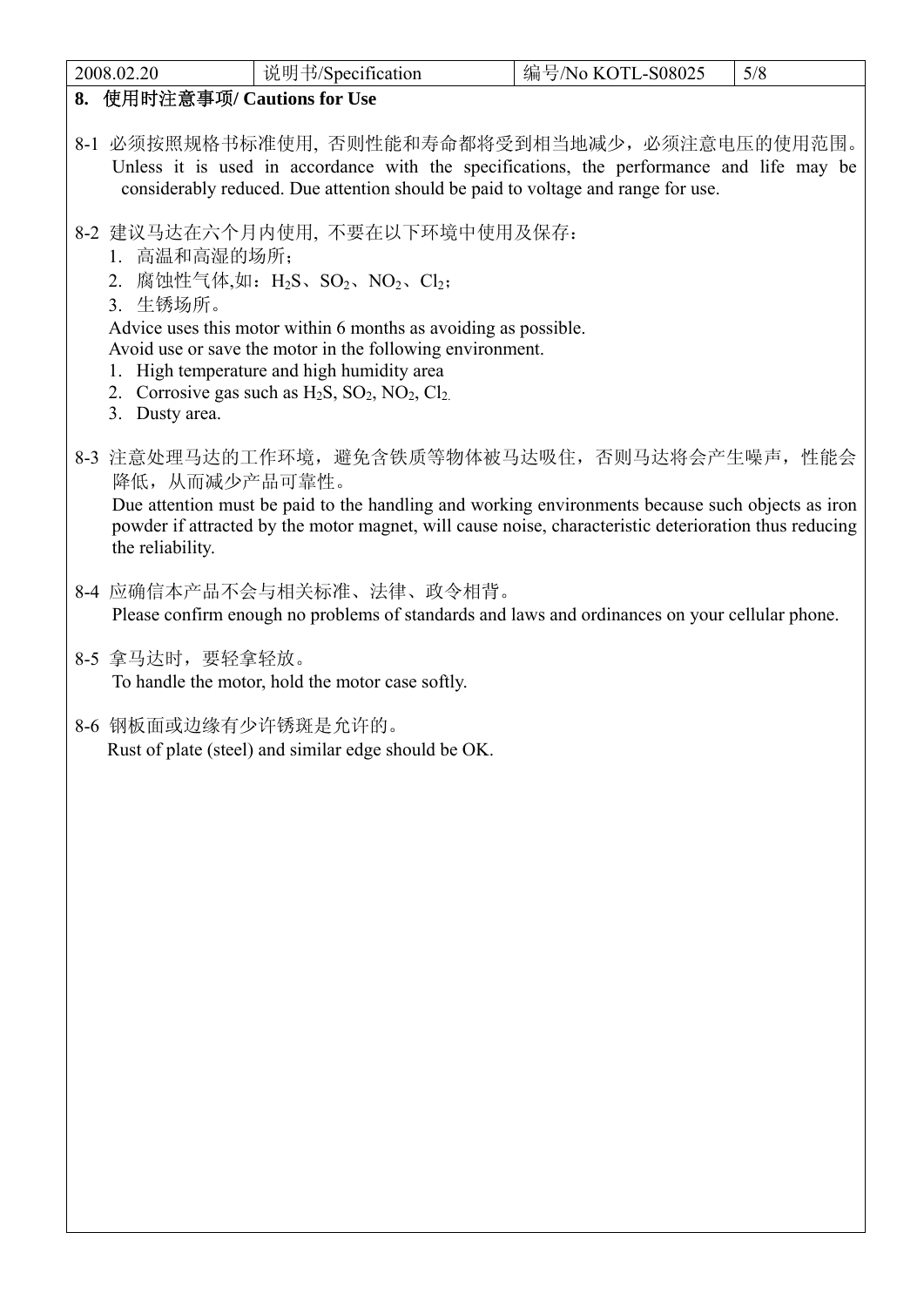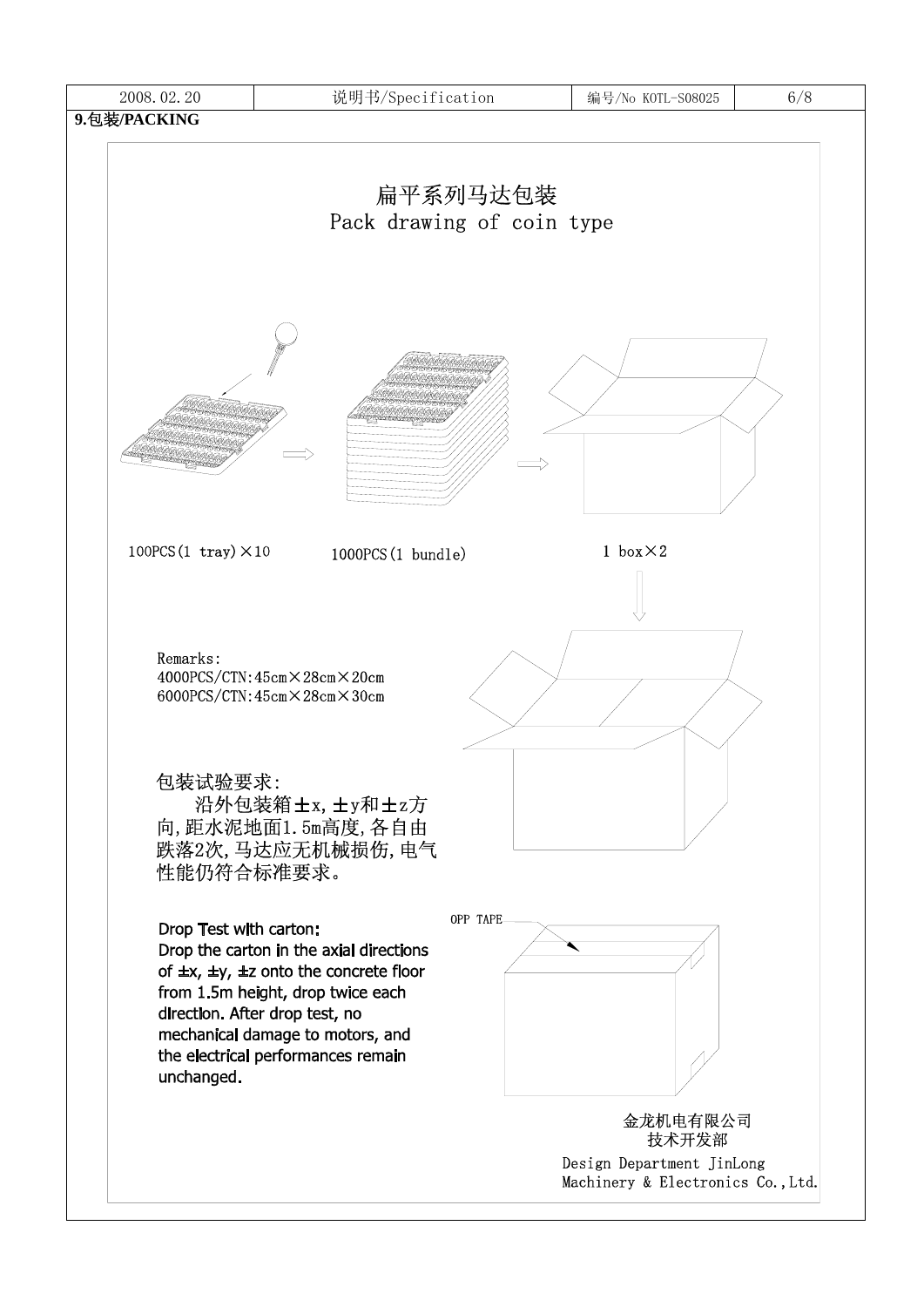